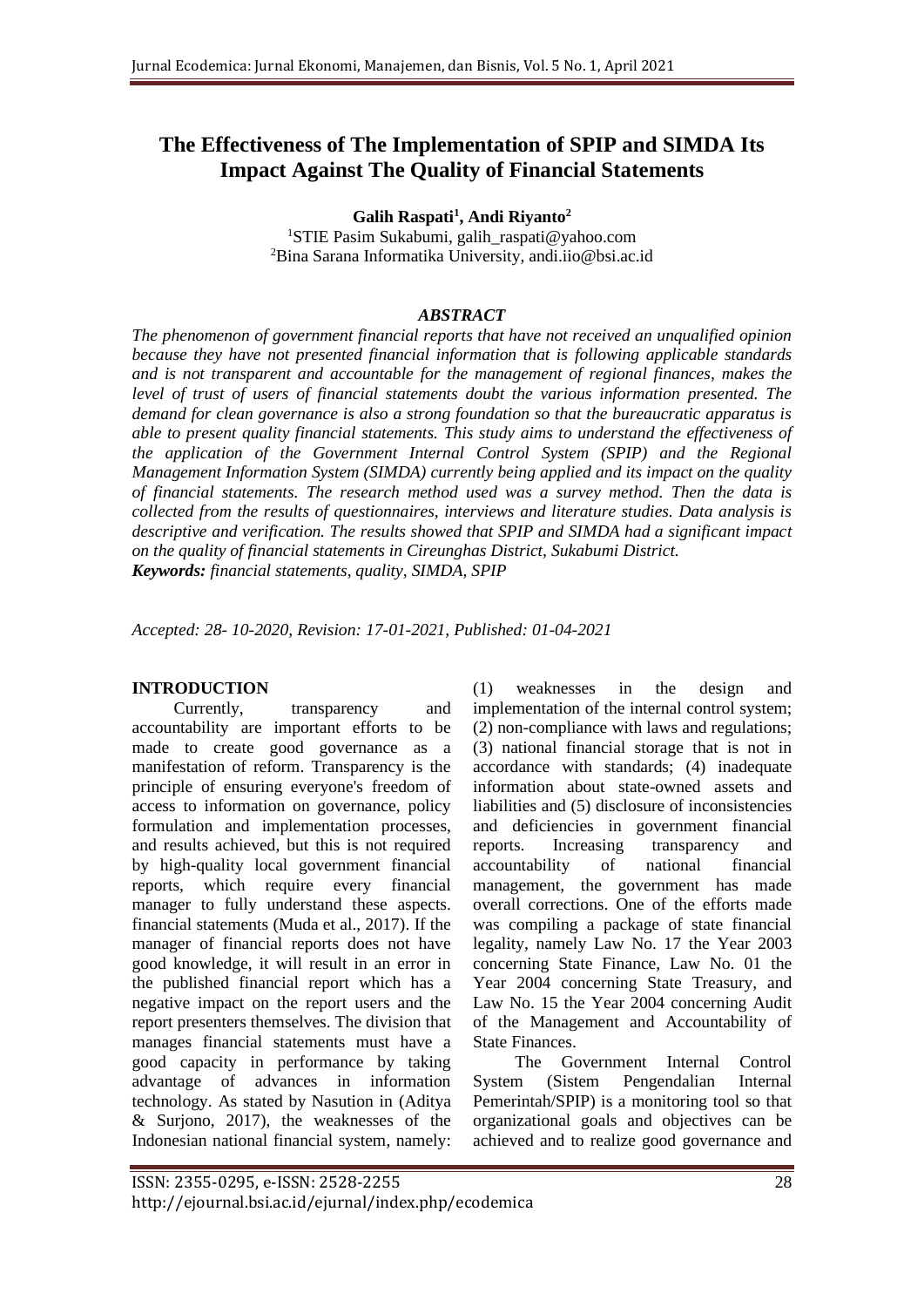can provide adequate assurance regarding the achievement of operational effectiveness and efficiency, reliability of financial reporting, and compliance with laws and regulations apply which are heavily influenced by human resources (Bulan, Tinangon, & Mawikere, 2017; Suryatin, Anugerah, & Indrawati, 2019; Arfiansyah, 2020). It is hoped that the existence of SPIP will improve the quality of financial statements so that financial statements issued by the central or regional governments can be better evaluated. Because with the increase in the good rating given by the BPK on financial statements, it means that the report can be trusted as a decisionmaking tool by interested users. Good practices can also prevent counter-productive activities against the prevailing regulations, thus allowing for effective and efficient action to prevent losses to state finances (BPK, 2014).

Another factor affecting the quality of local government financial reports is the implementation of the Regional Management Information System (Sistem Informasi Manajemen Daerah/SIMDA). SIMDA was made by the Financial and Development Supervisory Agency (BPKP) as a system of information for the development and implementation of the performance-based regional budget (APBD) preparation process.

BPKP in accordance with its function as an internal government auditor and as the bearer and operator of SPIP by Government Regulations No. 60 Year 2008 developed the SIMDA financial application from statutory provisions and local government financial management regulations based on Regulation of the Minister of Home Affairs (Permendagri) No. 13 Year 2006 concerning Guidelines for Regional Financial Management (U. Dewi, Firdaus, & Saptomo, 2017).

The main objective of the SIMDA financial application is to produce financial statements and financial information in a timely, complete, accurate and reliable manner in accordance with applicable regulations, and to promote the realization of a regional financial management system based on good governance and regional financial management. by providing information

technology (Dewi, Novia Citra; Mariska, 2018).

Based on the description above, the focus of this research is whether the Government's Internal Control System (SPIP) has an impact on the quality of financial reports and whether the implementation of the Regional Management Information System (SIMDA) has an impact on the quality of financial statements.

The quality of government financial reports is very important because it is a prerequisite for good governance. One way to meet the classification of good governance in shaping the quality of financial statements is to implement a regional financial management accountability system through SPIP and SIMDA.

## **LITERATURE REVIEW**

### **Government Internal Control System (SPIP)**

Referring to Government Regulations No. 60 the Year 2008 on the Government Internal Control System, (Martini, 2019) shortly explain that SPIP is a leadership activity and all employees continue to take complete action and process activities through effective and efficient financial reporting and asset security activities in accordance with applicable regulations, and provide sufficient confidence to achieve organizational goals. Good inspection and choice of internal system standards will provide protection against human weakness and reduce the possibility of errors and irregularities (Riyanto, 2015).

(Martini, 2019) also explains the elements of SPIP which include: 1) the control environment ; 2) risk assessment; 3) control activities; 4) information and communication, and; 5) internal control monitoring.

SPIP is a systematic arrangement and framework that provides protection for various units of assets and other assets that can be used by the organization, then confirms the correct and reliable financial statements, principles or legal and control measures to increase consistent progress, and to complement productivity and task success (N. F. Dewi, Ferdous Azam, & Yusoff, 2019).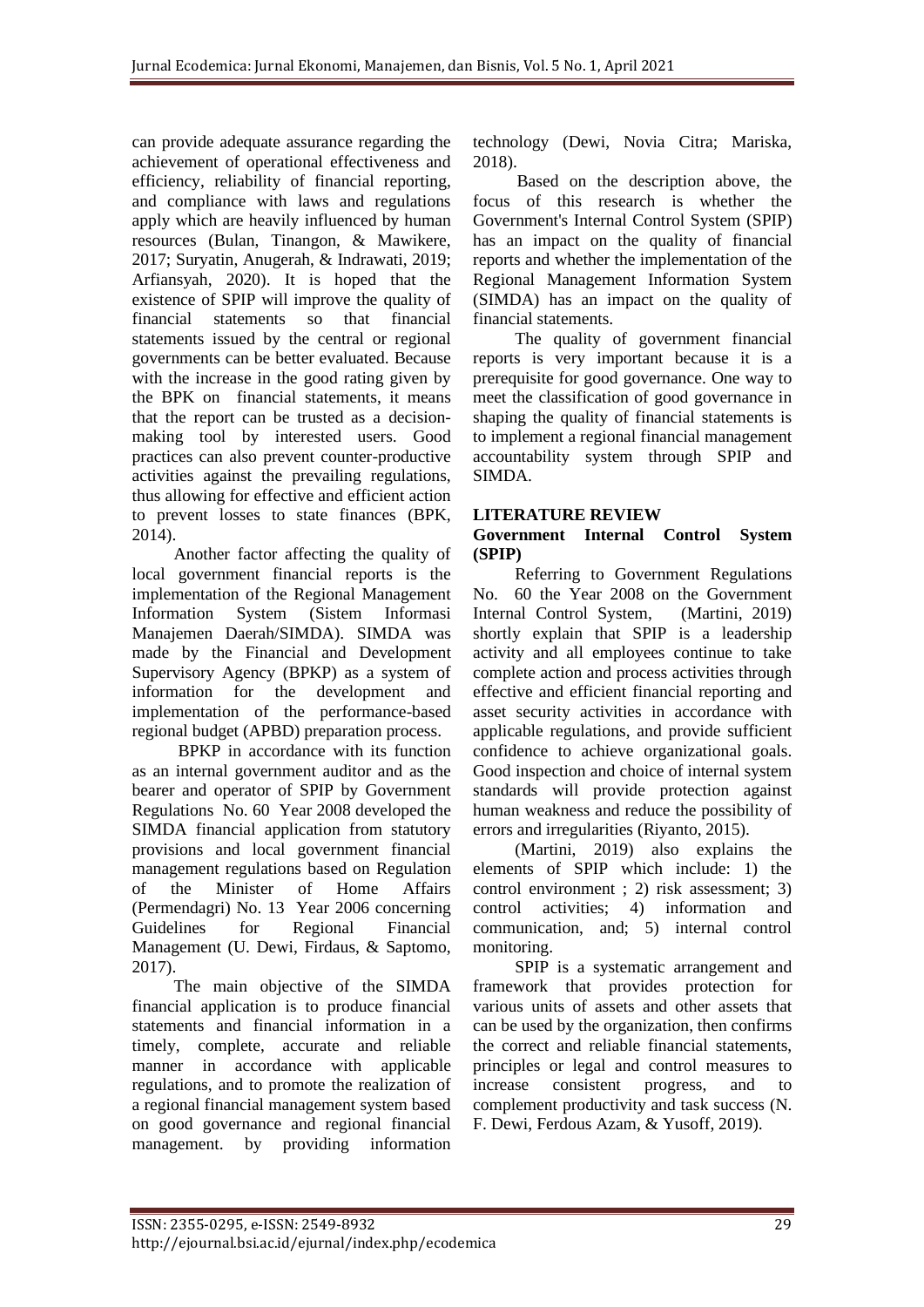### **Regional Management Information System (SIMDA)**

SIMDA is an application that helps subdistrict officials manage and provide comprehensive and accurate financial information to stakeholders (Sugiyantari, Titisari, & Sumani, 2018).

The SIMDA financial application database can make financial management more effective and efficient and the SIMDA application can be accessed from anywhere as long as it is connected to the internet. The data entered is directly encrypted, so as to prevent wiretapping and being accessed in real-time, that is, when a stakeholder wants to view a report, he or she can immediately access it and provide accurate information. An effective information system can provide users with accurate, timely, and relevant information (Sugiyantari et al., 2018). In addition to the above definition, SIMDA is also defined as an integrated application used as a tool by the Regional Financial and Asset Management Agency in carrying out financial management activities so that it is able to produce local government financial reports (Sugiyantari et al., 2018).

## **Quality of Financial Statements**

Financial statements according to Government Regulation No. 71 the Year 2010 in accordance with Government Accounting Standards in (Wulandari, 2018) states that financial reports are structured reports on financial status and transactions carried out by reporting entities. Specifically, the purpose of financial reporting by the public sector (Wulandari, 2018) is: 1) providing information about resources, allocate and use financial resources; 2) provide information about how entities finance their activities and meet cash needs; 3) provide information that is useful for assessing the ability of an entity to finance its activities and fulfill its obligations and commitments; 4) provide information about the entity's financial situation and changes; 5) provide general information that helps evaluate the entity's performance in relation to costs.

According to (Wulandari, 2018) the quality characteristics of financial statements must refer to Government Regulation No. 71

the Year 2010 which emphasizes: 1) relevant, the information contained in it can influence user decisions by helping users evaluate past or current events, predict the future , and confirm or improve the results of their past evaluations; 2) reliable, information in the financial statements is free from misleading concepts and major errors, and every fact can be honestly stated and verified; 3) can be compared, comparing it with previous period financial statements, the information contained in the financial statements will be more useful, and; 4) understandably, users can understand the information displayed in the financial statements and disclose it in terms that are in accordance with the user's understanding.

Local government financial statements are not to meet the specific needs of each user group but by improving the quality of local government financial statements of course by understanding SPIP and utilizing SIMDA. Understanding SPIP by understanding the accounting process until it becomes a financial statement that is prepared based on the principles and standards for preparing statements as stipulated in Government Regulation No. 71 the Year 2010 concerning Government Accounting Standards (GAS). When making high-quality financial statements, employees must carefully consider the quality in completing the preparation of financial statements, that is, the personnel participating in this activity must understand how to apply accounting and implementation procedures in government in accordance with applicable regulations. This is in line with the results of research (Rafid, 2016) which states that the GAS has a significant effect on the quality of local government financial statements. Local financial information systems can assist in presenting and improving the quality of government financial statements. If the quality of the information system runs well, all processes will run smoothly, so that it can produce good quality financial statements. Information technology network facilities specially designed for financial statement preparation will reduce the error rate in accounts and save time in the preparation process. In line with the research, (Aulina Nur, 2019) argues that the use of a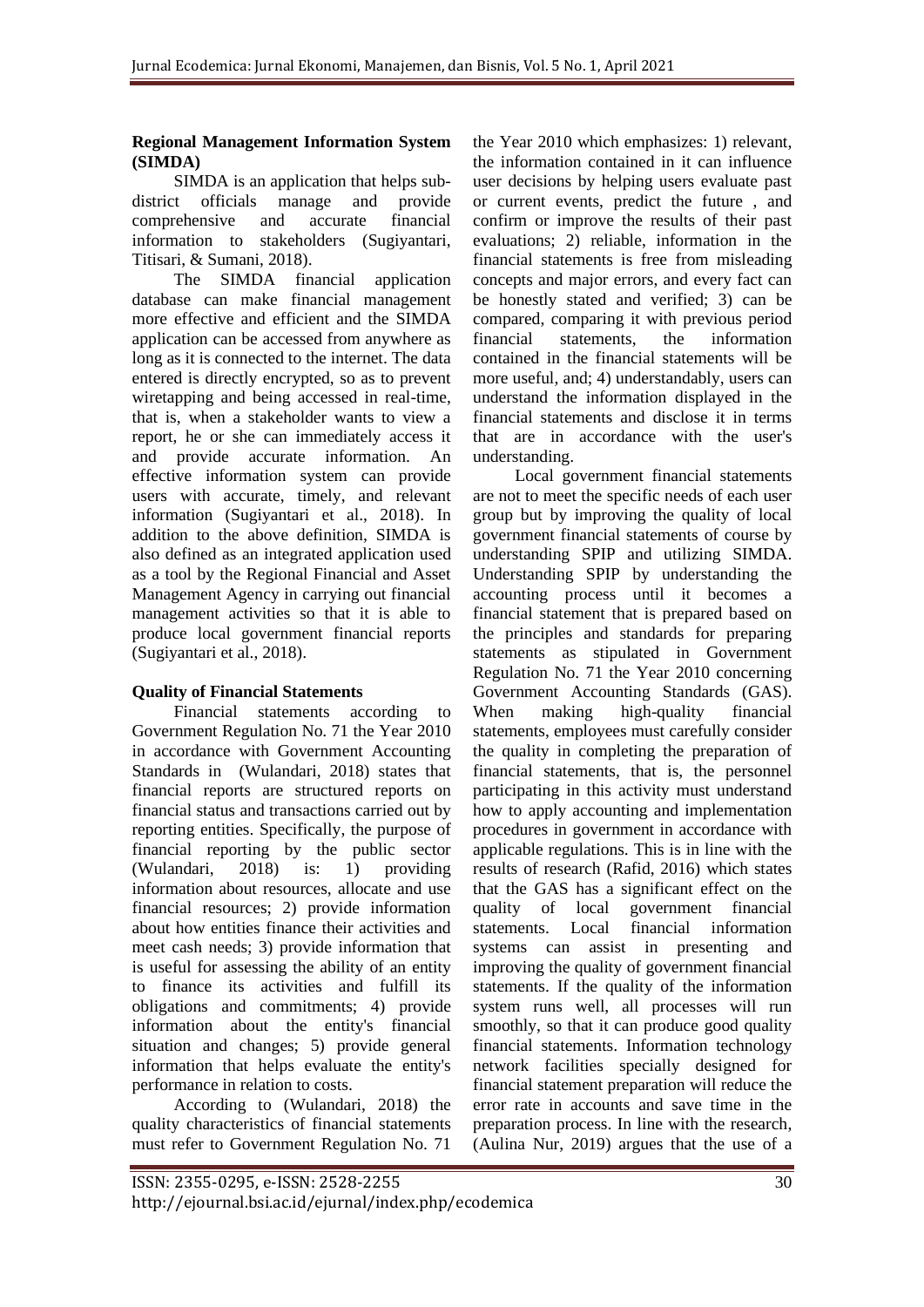regional financial information system has a simultaneous effect on the quality of local government financial statements.

The framework for the discussion of the literature above can be described as follows:





#### Figure 1. Framework

The research paradigm used in this study is the dual paradigm with two variables because it consists of two independent variables and one dependent variable. This can be described as follows:



Source: Primary data processed, 2020.

#### Figure 2. Research Paradigm

Based on the description of the discussion, the hypothesis can be described as follows:

- H1 : SPIP has a positive impact on the quality of financial statements.
- H2 : SIMDA has a positive impact on the quality of financial statements.

H3 : SPIP and SIMDA have a positive impact on the quality of financial statements.

#### **RESEARCH METHODS**

In this research, the method used by this research is the survey method. The survey method is a method for obtaining data from certain natural locations (non-synthetic locations), but researchers will process the data collection by collecting questionnaires, conducting tests, and conducting structured interviews (Sugiyono, 2017). This study uses a descriptive and verification approach. The descriptive method was used to determine SPIP, SIMDA implementation, and the quality of financial statements in Cireunghas District, Sukabumi Regency. The verification method is useful in answering the formulation of problems and the impact of the application of SPIP and SIMDA on the quality of financial statements.

The population is a general area, which consists of objects or topics with specific characteristics, and researchers determine the characteristics to be studied and then draw conclusions. Based on the title taken the effectiveness of the implementation of SPIP and SIMDA and its impact on the quality of financial statements, the population in this study is Cireunghas District, Sukabumi Regency, which consists of 5 villages, namely:

Table 1. Population Distribution

| N0 | <b>Village</b> |
|----|----------------|
| п  | Cipurut        |
| 2  | Bencoy         |
| 3  | Cikurutug      |
|    | Cireunghas     |
| 5  | Tegalpanjang   |

Source: Primary data processed, 2020.

The sampling technique uses probability sampling. The type of probability sampling used in this study is simple random sampling. It is said to be simple because the sampling of members from the population is done randomly without paying attention to the strata in the population. This method is done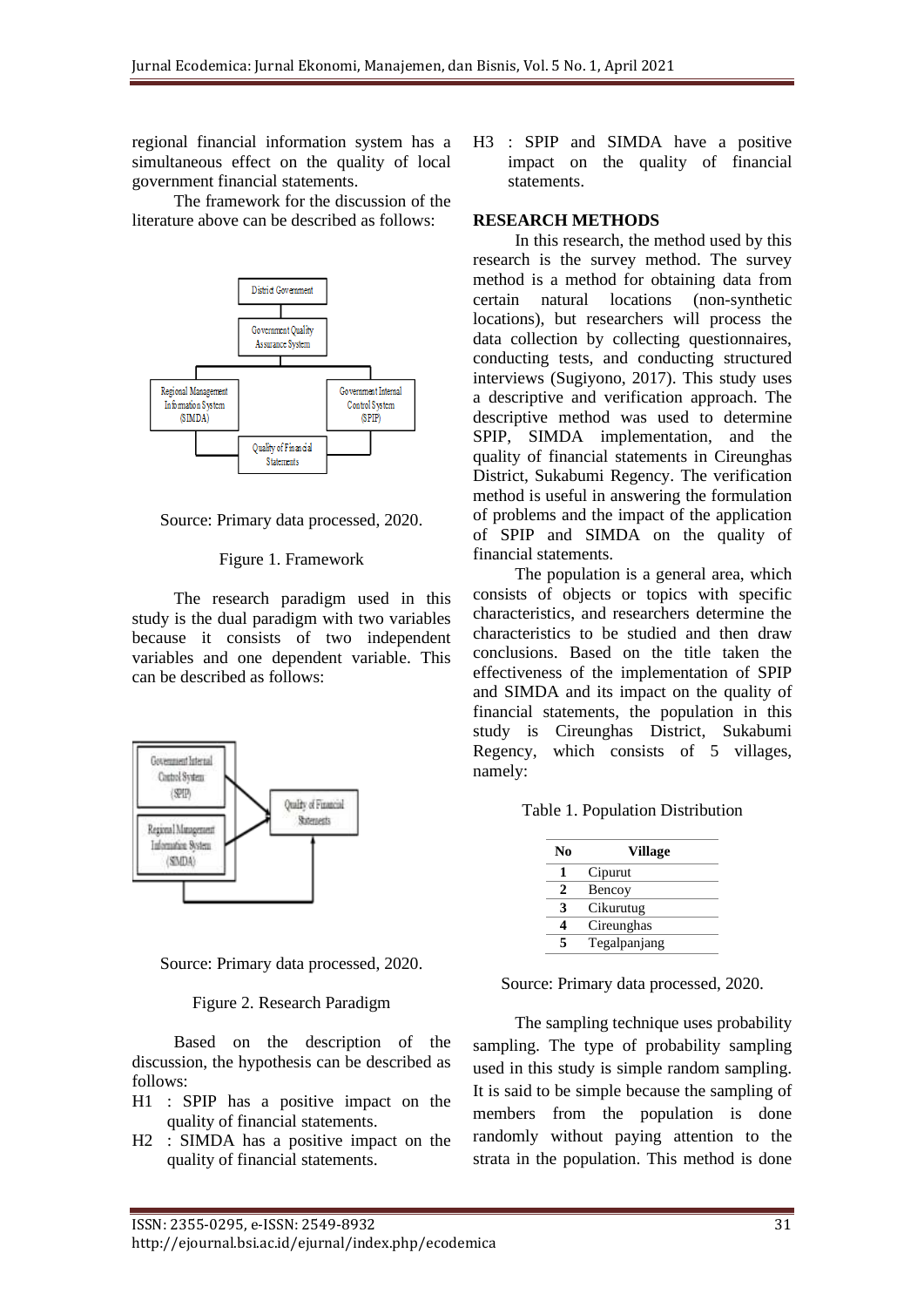when members of the population are considered homogeneous (Sugiyono, 2017).

The population was 47 people consisting of members of village government administrators who were taken from Bencoy Village, Cireunghas Village, Cipurut Village, Tegalpanjang Village and Cikurutug Village, Cireunghas District, Sukabumi Regency. Determination of taking the number of samples if less than 100 is better taken all (Schreiber & Asner-Self, 2011; Nazir, 2014), then it was decided that the entire population of 47 people was designated as the research sample.

Testing the validity of using the construct validity. After the data was compiled, the construct validity was tested with item analysis, where the item scores were correlated with the total score. Then the formula used to correlate each item of the instrument is by using the Product Moment correlation.

$$
rxy = \frac{n\sum XY - (\sum X)(\sum Y)}{\sqrt{\{n\sum X^2 - (\sum X^2)(n\sum Y^2 - (\sum Y^2))\}}}
$$
 (1)

Remarks:

 $r_{xy}$  = Coefficient of validity

 $n =$  Number of respondents

 $X =$  Score of one question

 $Y = \text{Total score of the question}$ 

Standard decision validity  $r_{\text{count}} \ge r_{\text{table}}$ means that if the calculation of the validity of the results is more than  $r_{table}$ , then the instrument is said to be valid or has validity and can be used as a data collection tool, but if it is less than the value of  $r_{table}$  then the question item can be used as a tool. data retrieval. The purpose of measuring data reliability is to confirm the consistency of the data collected. Internally consistent reliability testing using coeficient Cronbach Alpha. The reason for using this technique is because the -*cronbach* coefficient is a fairly perfect index in measuring consistency reliability. The Cronbach's Alpha formula is as follows:

$$
r = \frac{K}{k-1} (1 - \frac{\sum Si}{St}) \dots (2)
$$

Remarks:

 $r1 = Value of reliability$ 

 $\sum$ Si = Total number of variance score of each item

 $Si = Total variance$ 

 $K =$  Number of items measuring reliability indicators

If  $r1 \ge 0.06$  means that it is declared reliable If r1≤ 0,06 means that it is declared unreliable

Data collection using the following techniques: 1) primary data, primary data is carried out by direct survey at the research location to obtain data accountability. The data obtained using research include: interviews, observations and questionnaires; 2) secondary data, secondary data, namely data obtained from the results of literature studies by studying, researching, reviewing and reviewing literature such as previous studies, books, articles and statutory regulations.

The fulfillment of the multiple linear regression test must meet the criteria of the classical assumption test which consists of a normality test and a multicollinearity test. The direction of the normality test is to prove whether in the regression model, the dependent variable and the independent variable have a normal or near-normal distribution in the form of data distribution. Multicollinearity is designed to test whether the regression model finds a correlation between the independent variables (Mustaqim, 2017). If the independent variables are related to each other, these variables are not orthogonal. Orthogonal variables are independent variables, and the relationship between the corresponding independent variables is zero (0) (Meidisa & Susanti, 2019).

If the researcher intends to predict how the dependent variable is in standard conditions if two or more independent variables are manipulated as predictors (high and low values), the researchers will use multiple regression analysis. The equation form of this multiple linear regression is as follows:

 $Y = a + b_1 X_1 + b_2 X_2$  (3)

ISSN: 2355-0295, e-ISSN: 2528-2255 32 http://ejournal.bsi.ac.id/ejurnal/index.php/ecodemica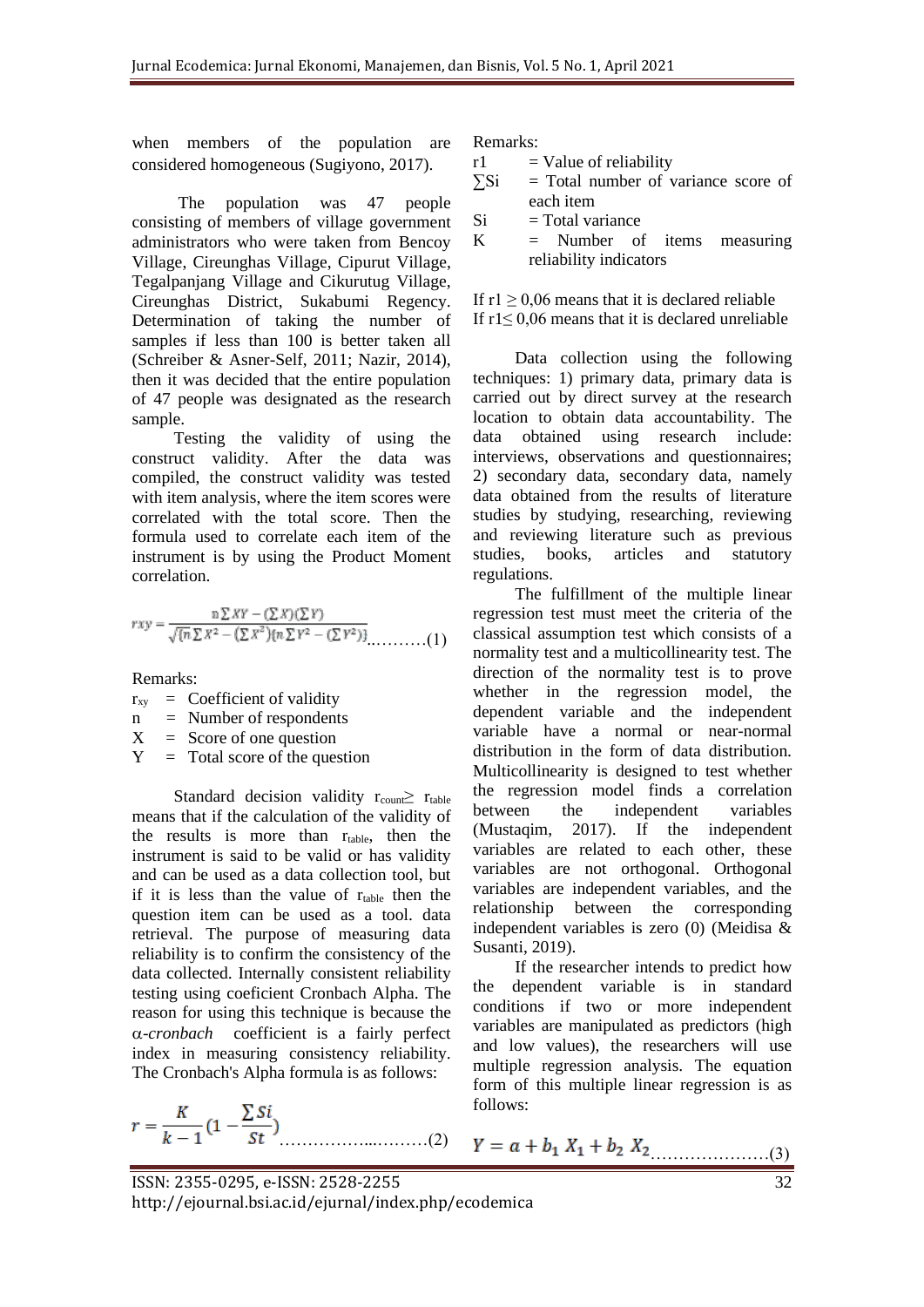Remarks:

| $\bf v$ | $=$ Quality of financial reports |
|---------|----------------------------------|
|---------|----------------------------------|

 $\alpha$  = Coefficient constant  $b_1, b_2$  = Regression coefficient  $X_1$  = SPIP

 $X_2 = SIMDA$ 

Proving the hypothesis using a partial test (t-test). Partial or individual test is used to test whether an independent variable affects the dependent variable.

Hypothesis testing uses a two-party test. The formula used to test the null hypothesis and the alternative hypothesis is rejected or accepted is the t test.

| $r\sqrt{n}$ – |  |
|---------------|--|
|               |  |

Remarks:

|   | $= Correlation$ test statistics |
|---|---------------------------------|
| r | $= Correlation coefficient$     |

 $n =$ Number of samples

The results of the t-test statistical calculations (t<sub>count</sub>) are then compared with the t<sub>table</sub>, with  $dk = n-2$  and a significant level of 5%  $(= 0.05)$ , meaning that if the 0 (zero) hypothesis is rejected with a 95% confidence level, then the conclusion has 95% facts, which indicates that there is a (significant) correlation between the two variable. Rejected or not is stated by the following criteria:

- 1. If  $t_{\text{count}} > t_{\text{table}}$ , then H0 is in the rejection area, meaning Ha is accepted, meaning that there is an influence between SPIP and SIMDA on the quality of financial statements in Cireunghas District, Sukabumi Regency.
- 2. If  $t_{\text{count}} < t_{\text{table}}$ , then H0 is in the receiving area, meaning Ha is rejected, meaning that there is no influence between SPIP and SIMDA on the quality of financial statements in Cireunghas District, Sukabumi Regency.

#### **DISCUSSION**

#### **Validity Test of SPIP (X1)**

The validity test of the SPIP bag was carried out on 19 indicators with sample data (n) of 47 respondents. The validation criterion is if the correlation coefficient is  $> 0.3$  or equal to 0.3, then the item is declared valid (Sugiyono, 2017), the number 0.3 is a critical value of data validity with  $\alpha$  5%. Based on the results of the calculation of the Pearson correlate bivariate analysis, the validity test of the instrument can be seen in the table below:

Table 2. Validity Test Results X1

| <b>Statement</b> | with<br>r<br>Average | <b>Critical</b><br>Value | <b>Information</b> |
|------------------|----------------------|--------------------------|--------------------|
| 1                | 0.388                | 0.3                      | Valid              |
| 2                | 0.597                | 0.3                      | Valid              |
| 3                | 0.758                | 0.3                      | Valid              |
| 4                | 0.480                | 0.3                      | Valid              |
| 5                | 0.394                | 0.3                      | Valid              |
| 6                | 0.407                | 0.3                      | Valid              |
| 7                | 0.630                | 0.3                      | Valid              |
| 8                | 0.397                | 0.3                      | Valid              |
| 9                | 0.427                | 0.3                      | Valid              |
| 10               | 0.615                | 0.3                      | Valid              |
| 11               | 0.107                | 0.3                      | Invalid            |
| 12               | 0.388                | 0.3                      | Valid              |
| 13               | 0.597                | 0.3                      | Valid              |
| 14               | 0.758                | 0.3                      | Valid              |
| 15               | 0.480                | 0.3                      | Valid              |
| 16               | 0.394                | 0.3                      | Valid              |
| 17               | 0.407                | 0.3                      | Valid              |
| 18               | 0.397                | 0.3                      | Valid              |
| 19               | 0.427                | 0.3                      | Valid              |

Source: Primary data processed, 2020. The critical value (r) is taken from the critical table 0.3 at  $n = 47$  and  $\alpha$  0.05 (5%)

Based on the results of the SPIP instrument validity test, the respondent can answer all statement items. The result of 19 indicator statements is declared valid as many as 18 statement items, meaning that only 18 statements can measure what is being measured, namely measuring the validity of the SPIP.

#### **Validity Test of SIMDA (X2)**

The validity test of the SIMDA instrument was carried out on 12 indicators with a data sample (n) of 47 respondents which can be seen in the calculation table. The validation criterion is if the correlation coefficient is  $> 0.3$ , then the item is declared valid, the number 0.3 is a critical value for the validity of the data with  $\alpha = 5\%$ .

Based on the results of the calculation of the Pearson correlate bivariate analysis , the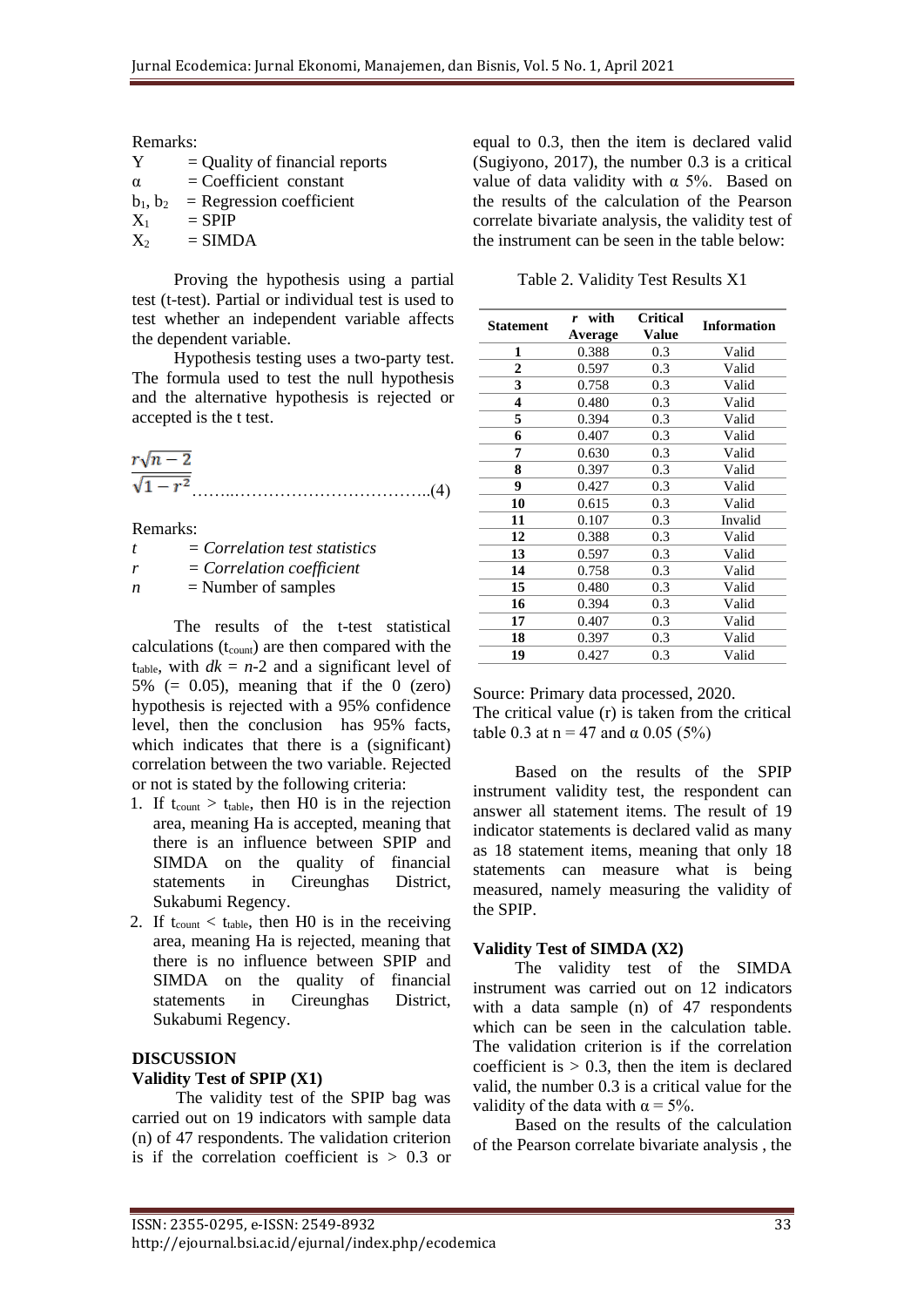results of the instrument validity test can be seen in the table below:

| <b>Statement</b> | with<br>r<br>Average | <b>Critical</b><br>Value | <b>Information</b> |
|------------------|----------------------|--------------------------|--------------------|
| 1                | 0.571                | 0.3                      | Valid              |
| 2                | 0.687                | 0.3                      | Valid              |
| 3                | 0.732                | 0.3                      | Valid              |
| 4                | 0.686                | 0.3                      | Valid              |
| 5                | 0.536                | 0.3                      | Valid              |
| 6                | 0.587                | 0.3                      | Valid              |
| 7                | 0.571                | 0.3                      | Valid              |
| 8                | 0.687                | 0.3                      | Valid              |
| 9                | 0.732                | 0.3                      | Valid              |
| 10               | 0.686                | 0.3                      | Valid              |
| 11               | 0.536                | 0.3                      | Valid              |
| 12               | 0.587                | 0.3                      | Valid              |

Table 3. X2 Validity Test Results

Source: Primary data processed, 2020.

The critical value (r) is taken from the critical table 0.3 at  $n = 47$  and  $\alpha$  0.05 (5%).

Based on the results of the SIMDA instrument validity test, the respondent can answer all the statements. The result of the 12 indicator statements is declared valid, meaning that when the 12 statements can measure what you want to measure, namely measuring SIMDA.

#### **Test of the Validity of Financial Statement Quality Instruments (Y)**

Test the validity of the quality instrument the financial statements (Y) consist of 4 dimensions carried out on 10 indicators with sample data (n) of 47 respondents which can be seen in the calculation table. The validation criterion is if the correlation coefficient is  $> 0.3$ , then the item is declared valid, the number 0.3 is a critical value for the validity of the data with  $\alpha$  5%.

Based on the results of the calculation of the Pearson correlate bivariate analysis, the validity test of the instrument can be seen in the table below:

Table 4. Y Validity Test Results

| <b>Statement</b> | with<br>Average | <b>Critical</b><br>Value | <b>Information</b> |
|------------------|-----------------|--------------------------|--------------------|
|                  | 0.629           | 0.3                      | Valid              |
|                  | 0.620           | 0.3                      | Valid              |
|                  | 0.686           | በ 3                      | Valid              |

|    | 0.679 | 0.3 | Valid |
|----|-------|-----|-------|
|    | 0.540 | 0.3 | Valid |
|    | 0.409 | 0.3 | Valid |
|    | 0.483 | 0.3 | Valid |
|    | 0.527 | 0.3 | Valid |
|    | 0.483 | 0.3 | Valid |
| 10 | 0.168 | ገ 3 | Valid |

Source: Primary data processed, 2020. The critical value (r) is taken from the critical table 0.3 at  $n = 47$  and  $\alpha$  0.05 (5%).

Based on the results of the validity test of the financial statement quality instrument, the respondent can answer all the statements. Where the results of the indicator statements are declared valid as many as 10, meaning that only 10 indicator statements can measure what you want to measure, namely measuring the quality of financial statements.

#### **Reliability Test X1, X2 and Y**

The results of the reliability test on the research variables are shown in the following table:

Table 5. Reliability Test Results X1, X2 and Y

| Variable                    | <b>Alpha Cronbach's</b> |
|-----------------------------|-------------------------|
| SPIP(X1)                    | 0.690                   |
| SIMDA(X2)                   | 0.694                   |
| <b>Financial Statements</b> | 0.725                   |
| Quality $(Y)$               |                         |
|                             |                         |

Source: Primary data processed, 2020. At  $n = 47$  and  $\alpha$  0.05 (5%).

Based on table 5 the reliability value of the SPIP variable from 19 statement items, then corrections are made or after dropping 1 invalid statement is made so that it becomes 18 statement items and the value is obtained Alpha Cronbach's  $(\alpha)$  of 0.690 means that the value is between  $0.600 < \alpha > 0.800$  which means that the SPIP variable instrument is quite reliable, meaning that it can be trusted as a tool to collect data or respondent's answers that are consistent and uniform. Rated reliability variable SIMDA than 12 items a statement obtained by the value of Alpha Cronbachs ( $\alpha$ ) of 0.690 means that the value of a reliable be between  $0.600 \le \alpha > 0.800$ which means that the SIMDA variable

ISSN: 2355-0295, e-ISSN: 2528-2255 34 http://ejournal.bsi.ac.id/ejurnal/index.php/ecodemica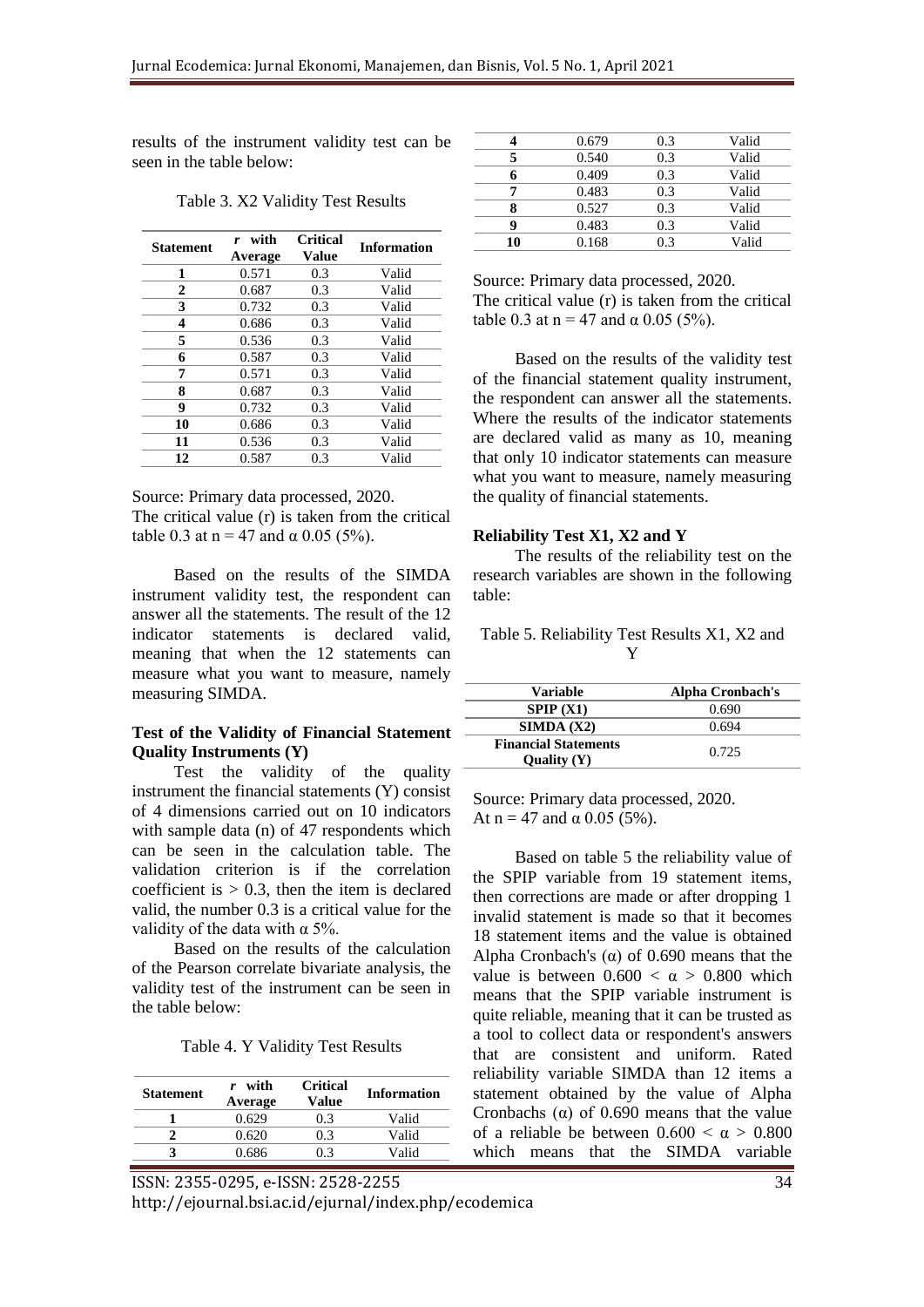instrument is quite reliable, meaning that it can be trusted as a tool to collect data or respondent's answers that are consistent and uniform. Then from the reliability value of the financial statement quality variable from the 10 statement items, it was obtained Cronbach's Alpha value (α) of 0.725, meaning that the reliable value was between  $0.600 < \alpha$ > 0.800, which means that the variable instrument of financial statement quality was quite reliable, meaning that it could be trusted as a tool for collecting data or consistent and uniform respondent answers.

#### **Classic Assumption Test**

The normality test in this study uses a probability-plot (P-Plot) graph and the Kolmogorov-Smirnov Test whose results are displayed in the following graph :



Figure 3. Probability-Plot (P-Plot ) Graph

Based on the appearance of the curve or normal graph of the plot above, it can be concluded that the Histogram graph provides a normal distribution pattern. Meanwhile, the normal P-P plot of regression standardized residual graph shows the dots spread around the diagonal line and the spread follows the diagonal line. So it can be concluded that this graph shows that the regression model is feasible to use because it meets the assumption of normality. Based on the calculation of the Kolmogorov-Smirnov Test for Asymp. Sig. (2-tailed) is obtained by a significance value (p) of  $0.200$  or  $0.200$  > 0.05, so based on the NPar Test 1-sample KS

can say that the data used is normally distributed.

Multicollinearity is designed to test whether the regression model finds a correlation between the independent variables. If the independent variables are correlated, then these variables is not orthogonal. Orthogonal variables are independent variables in which the correlation value between independent variables is equal to zero. The results of the multicollinearity test are shown in the following table:

Table 6. Multicollinearity Test Results

| <b>Variable</b>                     | <b>Tolerance</b> | VIF   |  |  |  |
|-------------------------------------|------------------|-------|--|--|--|
| SPIP(X1)                            | 0.566            | 1.766 |  |  |  |
| SIMDA(X2)                           | 0.566            | 1.766 |  |  |  |
| Source: Primary data processed 2020 |                  |       |  |  |  |

Source: Primary data processed, 2020.

Based on the test results table multicollinearity, the correlation between the independent variable value is lower than 0.90, then the views of the value of tolerance are variable SPIP  $(X1) = 0.566$  and SIMDA  $(X2) = 0.566$  is greater than 0.10 (tolerance > 0.10), this indicates that in this study there were no problems in the multicollinearity test. Likewise, the VIF value of the SPIP variable  $(X1) = 1.766$  and SIMDA  $(X2) = 1.766$ smaller than 10.00 (VIP<10.00), it can be concluded that there is no multicollinearity between the independent variables in the regression model.

#### **Result of Correlation Test and Coefficient of Determination**

The correlation between SPIP and SIMDA on the quality of financial statements was analyzed using the Pearson correlation method. Meanwhile, the amount of contribution from SPIP and SIMDA to the quality of financial statements was analyzed using the Coefficient of Determination (CD) method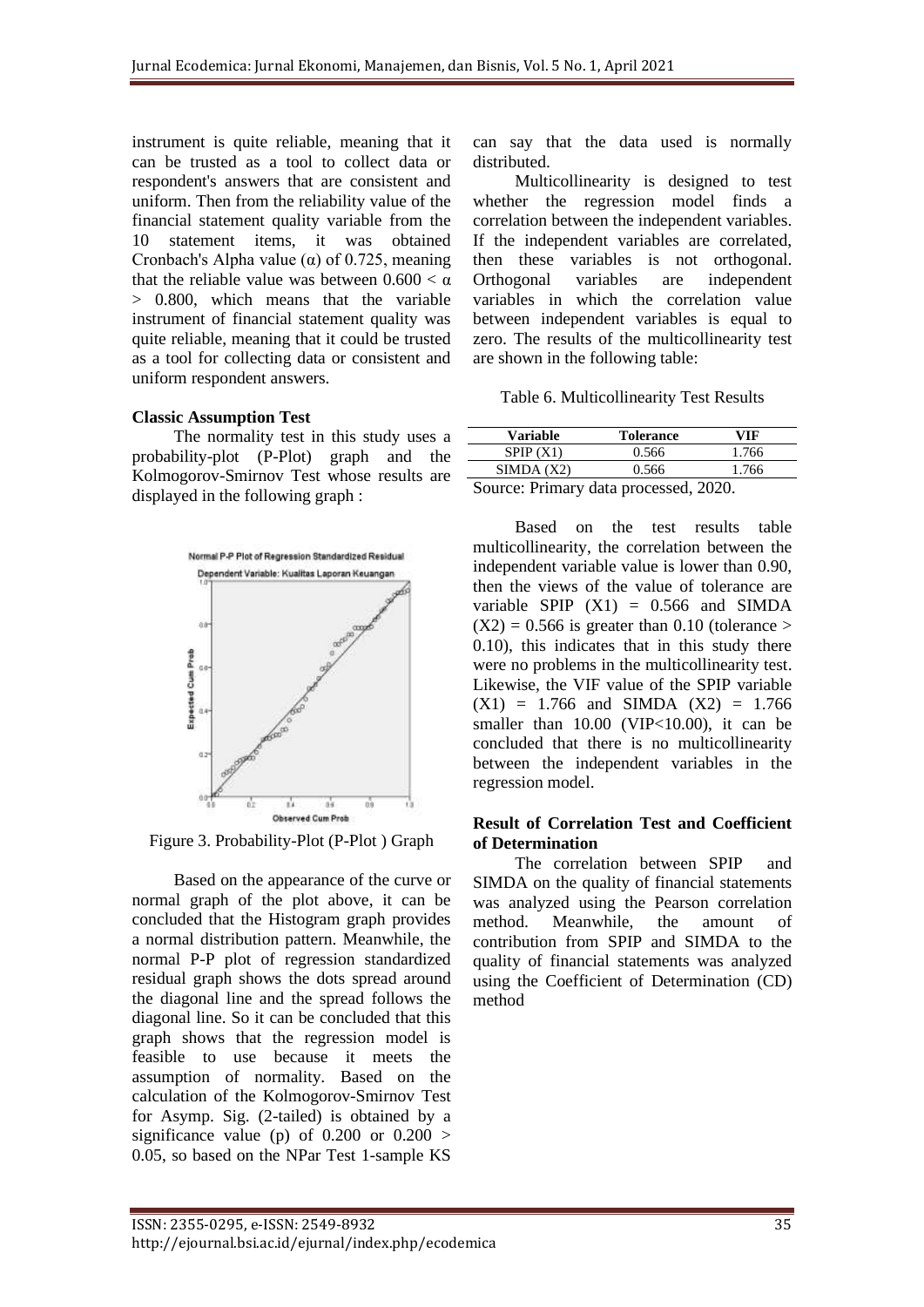|             | <b>Correlations</b> |              |             |                 |  |  |
|-------------|---------------------|--------------|-------------|-----------------|--|--|
|             |                     | Qualit       |             |                 |  |  |
|             |                     | y of         |             |                 |  |  |
|             |                     | Finan        |             |                 |  |  |
|             |                     | cial         |             |                 |  |  |
|             |                     | <b>State</b> |             | <b>SIMD</b>     |  |  |
|             |                     | ments        | <b>SPIP</b> | Α               |  |  |
| Pea         | Quality             | 1.000        | .655        | .638            |  |  |
| rso         | of                  |              |             |                 |  |  |
| $\mathbf n$ | Financia            |              |             |                 |  |  |
| Cor         | $\overline{1}$      |              |             |                 |  |  |
|             | rela Stateme        |              |             |                 |  |  |
| tio         | nts                 |              |             |                 |  |  |
| n           | <b>SPIP</b>         | .655         | 1.00        | .655            |  |  |
|             |                     |              | 0           |                 |  |  |
|             | <b>SIMDA</b>        | .638         | .638        | 1.000           |  |  |
| Sig         | Quality             |              | .000        | .000            |  |  |
|             | of                  |              |             |                 |  |  |
| $(1 -$      | Financia            |              |             |                 |  |  |
| tail        | 1                   |              |             |                 |  |  |
| ed)         | <b>Stateme</b>      |              |             |                 |  |  |
|             | nts                 |              |             |                 |  |  |
|             | <b>SPIP</b>         | .000         |             | .000            |  |  |
|             | <b>SIMDA</b>        | .000         | .000        |                 |  |  |
| N           | Quality             | 47           | 47          | $\overline{47}$ |  |  |
|             | of                  |              |             |                 |  |  |
|             | Financia            |              |             |                 |  |  |
|             | 1                   |              |             |                 |  |  |
|             | Stateme             |              |             |                 |  |  |
|             | nts                 |              |             |                 |  |  |
|             | <b>SPIP</b>         | 47           | 47          | 47              |  |  |
|             | <b>SIMDA</b>        | 47           | 47          | 47              |  |  |

Table 7. Results Correlation and Coefficient of Determination

Source: Primary data processed, 2020.

Based on the results of the analysis with the Pearson's correlation test as shown in table 7, then:

- 1. The correlation value (relationship) of SPIP with the quality of the financial statements is 0.655 which means that it is between the values of 0.600 - 0.799, which means that it has a strong and unidirectional relationship. The nature of the relationship is positive, which means that if SPIP increases, the quality of financial statements will increase.
- 2. The correlation value (relationship)

between SIMDA and the quality of financial statements is 0.638, which means that it is between the values of 0.600 - 0.799, which means that it has a strong and unidirectional relationship. The nature of the positive relationship means that if SIMDA increases, the quality of financial statements will get better or increase as well.

#### Table 8. Results of Correlation Test of SPIP and SIMDA on the Quality of Financial **Statements**

| Model Summary <sup>b</sup> |      |      |      |        |        |                   |                |
|----------------------------|------|------|------|--------|--------|-------------------|----------------|
|                            |      |      |      |        | Change |                   |                |
|                            |      |      |      |        |        | <b>Statistics</b> |                |
| M                          |      |      | Adj  | Std.   | R      |                   |                |
| $\Omega$                   |      |      | uste | Error  | Squar  |                   |                |
| d                          |      | R.   | dR   | of the | e      | F                 | d              |
| e                          |      | Squ  | Squ  | Estima | Chan   | Cha               | f              |
|                            | R    | are  | are  | te     | ge     | nge               | 1              |
|                            | .710 | .505 | .966 | .65281 | .967   | 648.              | $\overline{2}$ |
|                            | a    |      |      |        |        |                   |                |

Source: Primary data processed, 2020.

Then to see the effectiveness between SPIP and SIMDA simultaneously (simultaneously) on the quality of financial statements, it can be seen that the magnitude of the correlation value (relationship) between SPIP and SIMDA simultaneously on the quality of financial statements is 0.710 which means it is between the values of 0.600 - 0.799, meaning that it has a relationship strong and unidirectional. The nature of the positive relationship illustrates if the SPIP and SIMDA increase or increase, the quality of the financial statements will increase or increase as well.

The value of the coefficient of determination with R Square  $(R^2)$  based on table 7 can be calculated as follows:

 $CD = (0.710)^2$  x 100 %

 $CD = 0.505 \times 100 \%$ 

 $CD = 50.5 %$ 

Based on the above calculations, it can be seen that the coefficient of determination is 0.505 or 50.5%. This means that SPIP and SIMDA simultaneously contributed 50.5% to the quality of financial statements and the remaining 49.5% was influenced by other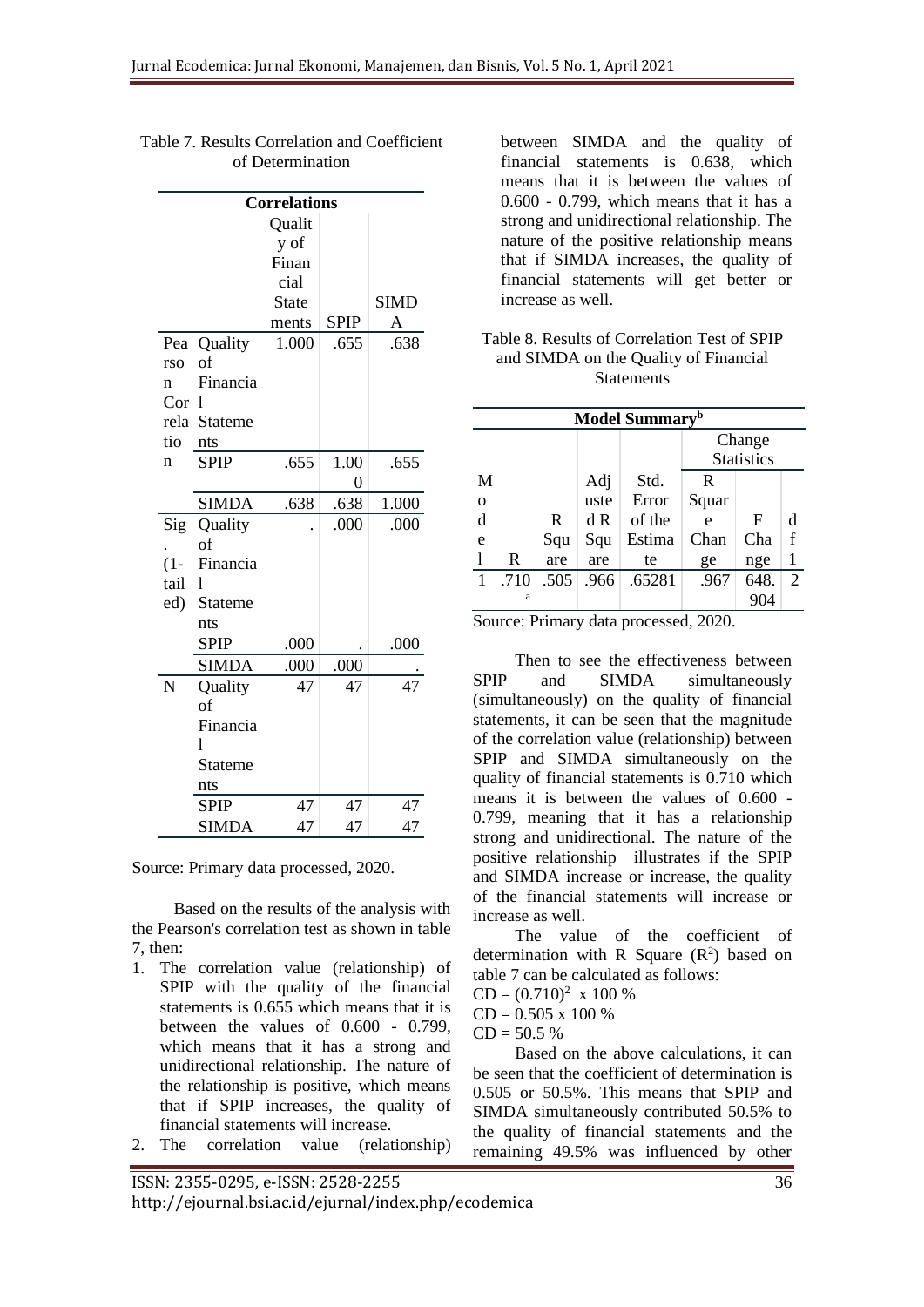variables such as information technology, work environment, honesty, accountability, transparency, regulations and so on.

#### **Multiple Linear Regression Test Results**

The results of testing and multiple linear regression analysis are shown in the following table:

| Table 9. Multiple Linear Regression Test |
|------------------------------------------|
| Results                                  |

| Coefficients <sup>a</sup> |             |                |       |       |       |      |  |  |  |
|---------------------------|-------------|----------------|-------|-------|-------|------|--|--|--|
|                           |             |                |       | Stan  |       |      |  |  |  |
|                           |             |                |       | dardi |       |      |  |  |  |
|                           |             |                |       | zed   |       |      |  |  |  |
|                           |             |                |       | Coef  |       |      |  |  |  |
|                           |             | Unstandardize  |       | ficie |       |      |  |  |  |
|                           |             | d Coefficients |       | nts   |       |      |  |  |  |
|                           |             |                | Std.  |       |       |      |  |  |  |
| Model                     |             | B              | Error | Beta  | t     | Sig. |  |  |  |
| 1                         | (Const      | 12.80          | 1.164 |       | 2.813 | .007 |  |  |  |
|                           | ant)        | 9              |       |       |       |      |  |  |  |
|                           | <b>SPIP</b> | .541           | .058  | .322  | 5.820 | .000 |  |  |  |
|                           | <b>SIMD</b> | .581           | .095  | 1.29  | 5.559 | .000 |  |  |  |
|                           | A           |                |       |       |       |      |  |  |  |

Source: Primary data processed, 2020.

Based on the output of table 9 above, the constant is 12.809, the regression coefficient value for SPIP is 0.541 and SIMDA is 0.581, thus the regression equation can be written:

 $Y = 12.809 + 0.541 X_1 + 0.581 X_2$  $Y = 13.951$ 

The regression equation can be translated:

- 1. The constant has a value of 12.809 , which states that if the SPIP and SIMDA do not increase or equal to a value of 0 (zero), then the value of the quality of financial statements is 12.809
- 2.Regression coefficient value SPIP of 0.541 and is positive, meaning that if the variable SPIP increased by 1 point, - it will cause the value of the quality of financial statements to increase by 0.541 points. This shows that SPIP has a positive or unidirectional relationship with the quality of financial statements.
- 3.The SIMDA regression coefficient value is

0.581 and is positive, meaning that if the SIMDA variable increases by 1 point, it will cause the value of the quality of financial statements to increase by 0.581 points. This shows that SIMDA has a positive or unidirectional relationship with the quality of financial statements.

### **Hypothesis Test Results**

Hypothesis testing uses the t-test to determine whether in the regression model the independent variables partially have a significant effect on the dependent variable or not.

Based on table 9 it can also be seen that SPIP has a significance of  $0.000 \le 0.05$ , which is smaller (sig  $< \alpha$ ) with a significant level of 0.05, and  $t_{\text{count}}$  (t-stat) of 5.820. This value is compared with the ttable value in the t distribution table, thus  $\alpha = 0.05$ , df = n-(k-1) so that  $df = 46$ , is obtained, then for the twotailed test the  $t_{table}$  value is obtained amounting to 2.013. It is known that  $t_{count}$  for X1 (5.820)  $> t_{table}$  atau (t<sub>count</sub>  $> t_{table}$ ) and is outside t<sub>table</sub> (-2.013 and 2.013), then H0 is rejected (H1 accepted). Partially SPIP has a significant effect on the quality of financial statements. This means that if the SPIP increases, the quality of financial reports will also increase.

Based on table 9, it can be seen that SIMDA has a smaller significance of 0.000 < 0.05 (sig  $< \alpha$ ) with a significant level of 0.05, and the  $t_{\text{count}}$  (t-stat) is 5.559. This value is compared with the ttable value in the t distribution table, thus  $\alpha = 0.05$ , df = n- (k-1) so that  $df = 46$  is obtained, then for the twotailed test, the t<sub>table</sub> value is obtained. amounting to 2.013. It is known that  $t_{count}$  for  $X2 (5.559) > t_{table}$  or ( $t_{count} > t_{table}$ ) and is outside the  $t_{table}$  (-2.013 and 2.013), then H0 is rejected (H2 is accepted). SIMDA partially has a significant effect on the quality of financial statements. This means that if SIMDA increases, it will have an impact on improving the quality of financial statements.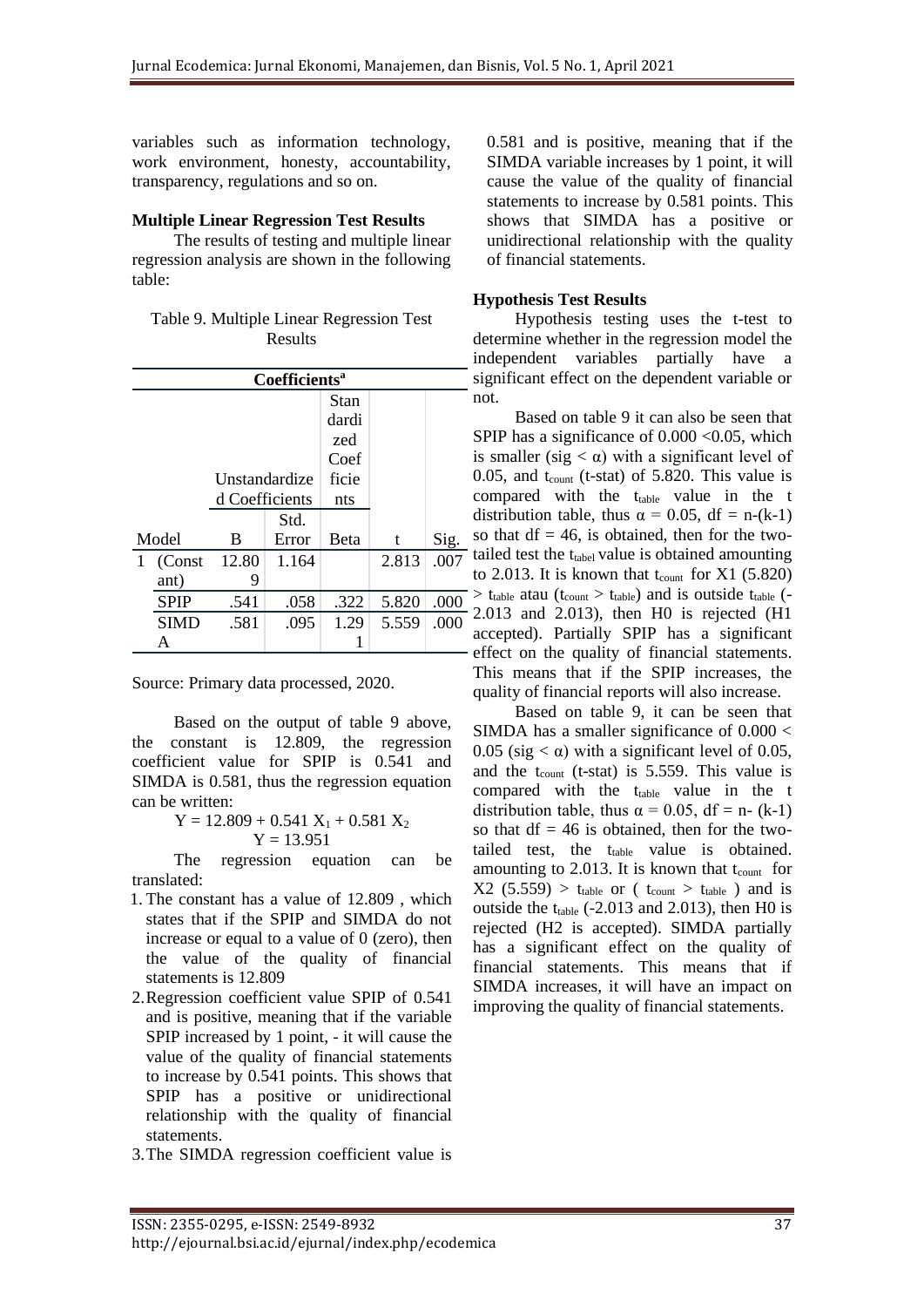| <b>ANOVA</b> <sup>a</sup> |       |       |                |      |        |                   |  |  |  |
|---------------------------|-------|-------|----------------|------|--------|-------------------|--|--|--|
|                           |       | Sum   |                | Mea  |        |                   |  |  |  |
|                           |       | of    |                | n    |        |                   |  |  |  |
|                           |       | Squ   |                | Squa |        |                   |  |  |  |
| Model                     |       | ares  | df             | re   | F      | Sig.              |  |  |  |
| 1                         | Regr  | 553.  | $\overline{2}$ | 276. | 22.425 | .000 <sup>b</sup> |  |  |  |
|                           | essio | 079   |                | 539  |        |                   |  |  |  |
|                           | n     |       |                |      |        |                   |  |  |  |
|                           | Resid | -18.7 | 44             | .426 |        |                   |  |  |  |
|                           | ual   | 51    |                |      |        |                   |  |  |  |
|                           | Total | 571.  | 46             |      |        |                   |  |  |  |
|                           |       | 830   |                |      |        |                   |  |  |  |

Table 10. F Test Results

Source: Primary data processed, 2020.

The results of the F test are based on table 10, it can be seen that the significance of  $0.000 < 0.05$  and the  $F_{\text{count}}$  (F-stat) is 22.425. This value is compared with the value of  $F_{table}$ on the F distribution table, thus  $\alpha = 0.05$ , df = n (k-1) thus obtained df = 46, then for a twosided test (two-tailed) obtained  $F_{table}$  for 3.20. It is known that  $F_{\text{count}}$  (22.425)  $F_{\text{table}}$  (3.20) or  $F_{count} > F_{table}$ , so H0 is rejected (H1 accepted). This means that SPIP and SIMDA simultaneously have an impact on the quality of financial statements.

#### **CONCLUSION**

The results of the discussion and analysis of data that have been tested can be concluded that the effectiveness of SPIP and SIMDA together can improve the quality of financial statements and in following with the criteria established according to Government Regulation No. 71 the Year 2010 concerning Governmental Accounting Standards, including relevant, reliable, compared and understandable.

Recommendations for research that would come to be developed and focus on accountability and transparency of data more extensively in the area of financial reporting, so that the study produced better, concrete, and comprehensive.

#### **REFERENCE**

Aditya, O. R., & Surjono, W. (2017). Pengaruh Sistem Pengendalian Intern Terhadap Kualitas Laporan Keuangan. *Jurnal SIKAP (Sistem Informasi, Keuangan, Auditing Dan Perpajakan)*, *2*(1), 49. https://doi.org/10.32897/sikap.v2i1.64

- Arfiansyah, M. A. (2020). Pengaruh Sistem Keuangan Desa dan Sistem Pengendalian Intern Pemerintah Terhadap Akuntabilitas Pengelolaan Dana Desa. *JIFA (Journal of Islamic Finance and Accounting)*, *3*(1), 67–82.
- Aulina Nur, R. (2019). *Pengaruh Pemahaman Standar Akuntansi Pemerintah, Pemanfaatan Sistem Informasi Keuangan Daerah Dan Kompetensi Sumber Daya Manusia Terhadap Kualitas Laporan Keuangan Pemerintah Kabupaten Serdang Bedagai*. *Fakultas Ekonomi dan Bisnis Islam Universitas Islam Negeri Sumatera Utara Medan*. Universitas Islam Negeri Sumatera Utara.
- BPK. (2014). Laporan BPK 2014. *Siaran Pers Badan Pemeriksa Keuangan*, 3.
- Bulan, S. G. I., Tinangon, J., & Mawikere, L. (2017). Pengaruh Kualitas Pengelola Keuangan dan Sistem Pengendalian Intern Pemerintah (SPIP) terhadap Efektivitas Pengelolaan Keuangan Daerah pada Inspektorat Pemerintah Kota Manado. *Going Concern: Jurnal Riset Akuntansi*, *12*(01), 263–271.
- Dewi, Novia Citra; Mariska, S. (2018). Analisis Penerapan Sistem Informasi Manajemen Daerah (SIMDA) Keuangan Pada Pemerintahan Kota Pariaman. *Jurnal Lembaga Keuangan Dan Perbankan*, *3*(1).
- Dewi, N. F., Ferdous Azam, S. M., & Yusoff, S. K. M. (2019). Factors influencing the information quality of local government financial statement and financial accountability. *Management Science Letters*, *9*(9), 1373–1384. https://doi.org/10.5267/j.msl.2019.5.013
- Dewi, U., Firdaus, & Saptomo, P. (2017). Kedudukan Badan Pemeriksa Keuangan Dan Pembangunan (BPKP) Dalam Penentuan Unsur Kerugian Keuangan Negara Dalam Kaitannya Dengan